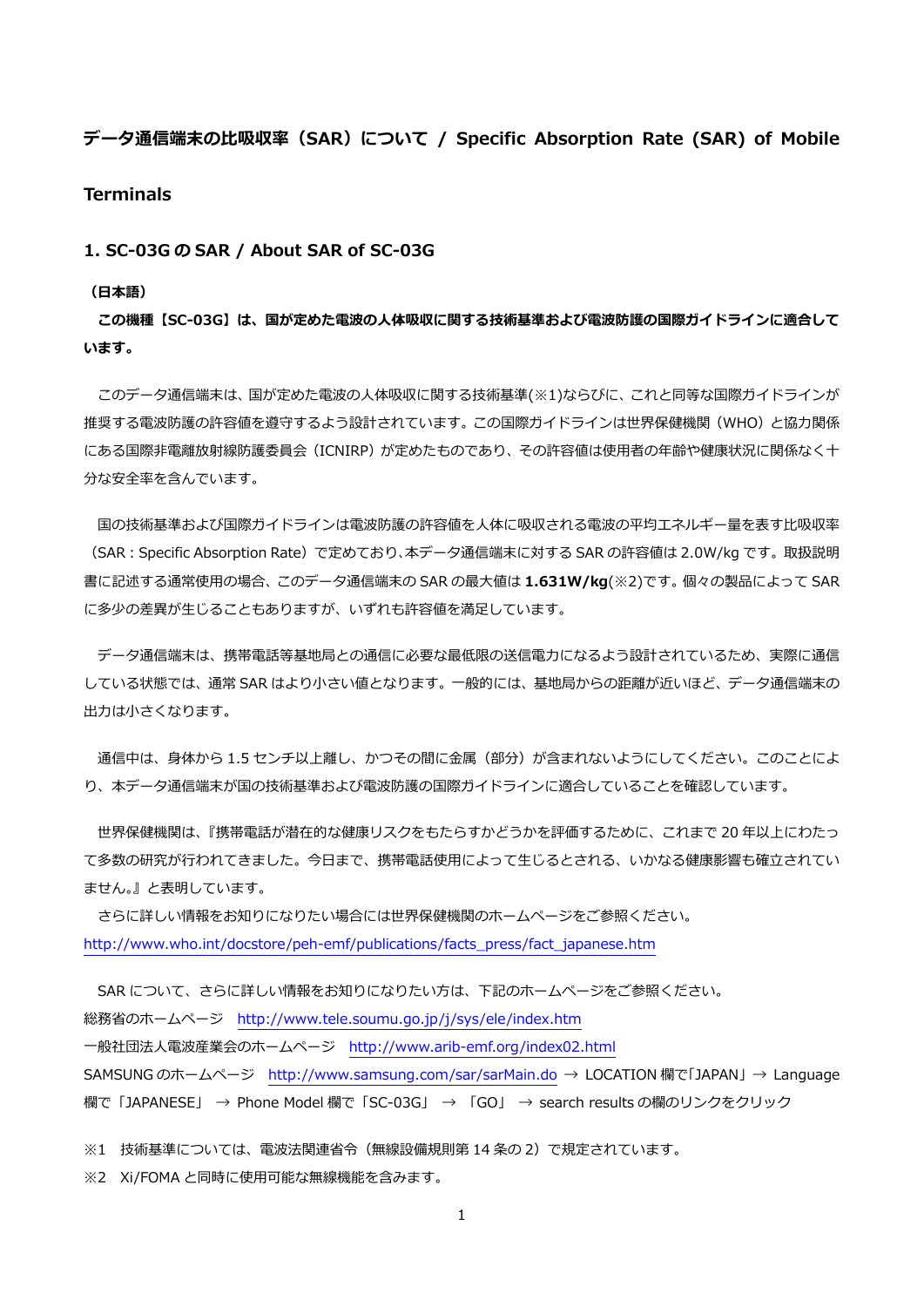#### **(In English)**

# **This model [SC-03G] device complies with Japanese technical regulations and international guidelines regarding exposure to radio waves.**

This device was designed in observance of Japanese technical regulations regarding exposure to radio waves (\*1) and limits to exposure to radio waves recommended by a set of equivalent international guidelines. This set of international guidelines was set out by the International Commission on Non-Ionizing Radiation Protection (ICNIRP), which is in collaboration with the World Health Organization (WHO), and the permissible limits include a substantial safety margin designed to assure the safety of all persons, regardless of age and health condition.

The technical regulations and international guidelines set out limits for radio waves as the Specific Absorption Rate, or SAR, which is the value of absorbed energy in any 10 grams of tissue over a 6-minute period. The SAR limit for mobile terminals is 2.0 W/kg. The highest SAR value for this device when tested for intended use described in the instruction manual is **1.631 W/kg** (\*2). There may be slight differences between the SAR levels for each product, but they all satisfy the limit.

The actual SAR of this device while operating can be well below that indicated above. This is due to automatic changes to the power level of the device to ensure it only uses the minimum required to reach the network. Therefore in general, the closer you are to a base station, the lower the power output of the device.

During communication, please keep the device farther than 1.5 cm away from your body without including any metals. This device satisfies the technical regulations and international guidelines.

The World Health Organization has stated that "a large number of studies have been performed over the last two decades to assess whether mobile phones pose a potential health risk. To date, no adverse health effects have been established as being caused by mobile phone use."

Please refer to the WHO website if you would like more detailed information. http://www.who.int/docstore/peh-emf/publications/facts\_press/fact\_english.htm

Please refer to the websites listed below if you would like more detailed information regarding SAR. Ministry of Internal Affairs and Communications Website: http://www.tele.soumu.go.jp/e/sys/ele/index.htm Association of Radio Industries and Businesses Website: http://www.arib-emf.org/index02.html (in Japanese only)

SAMSUNG Website: http://www.samsung.com/sar/sarMain.do

\*1 Technical regulations are defined by the Ministerial Ordinance Related to Radio Law (Article 14-2 of Radio Equipment Regulations).

\*2 Including other radio systems that can be simultaneously used with Xi/FOMA.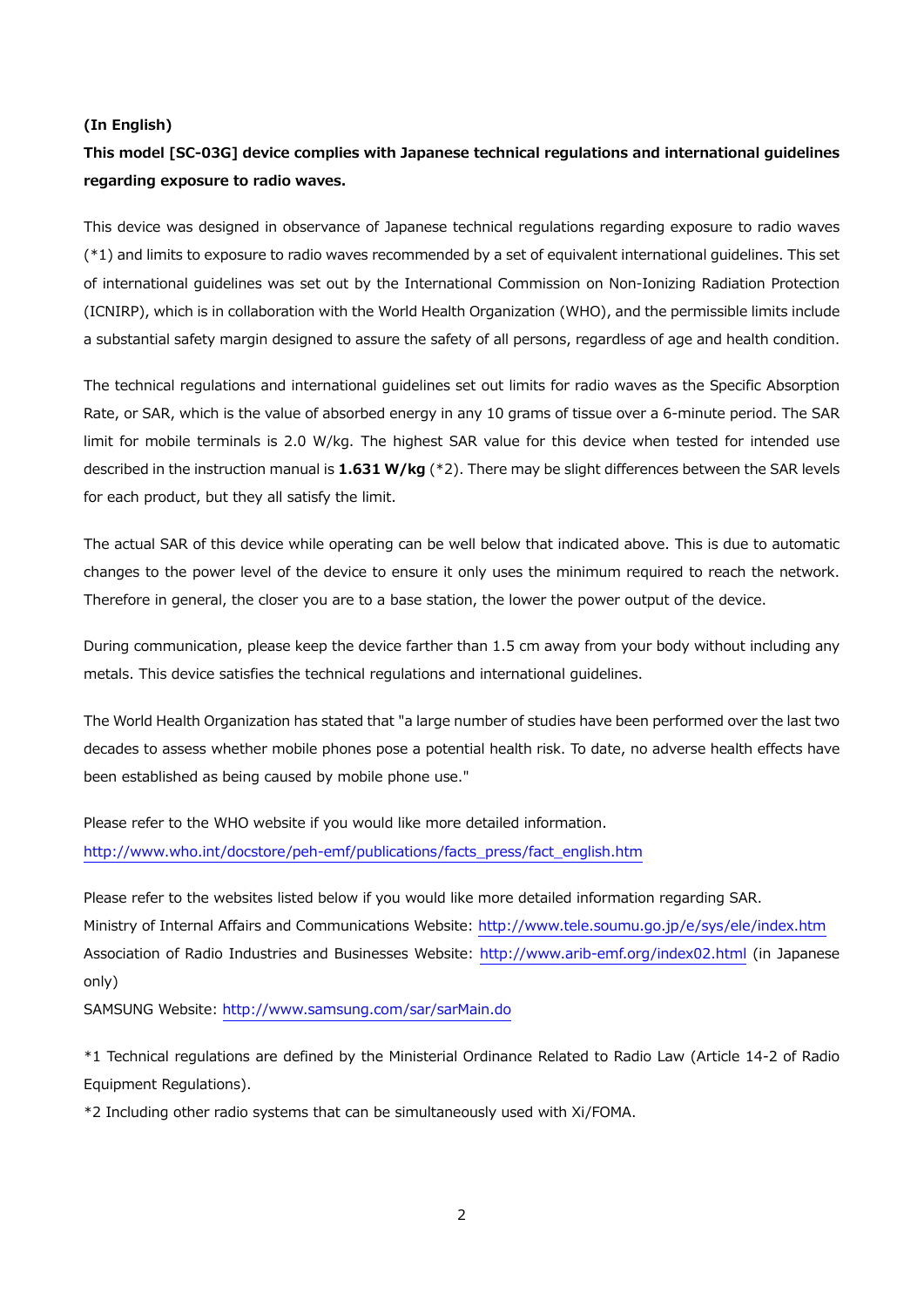## **2. About SAR of SC-03G for FCC RF exposure requirements**

## **Body-worn operation**

For body worn operation, this device has been tested and meets the FCC RF exposure guidelines. Please use an accessory designated for this product or an accessory which contains no metal and which positions the device a minimum of 1.5 cm from the body.

The use of accessories that do not satisfy these requirements may not comply with FCC RF exposure requirements, and should be avoided.

The FCC has granted an Equipment Authorization for this model device with all reported SAR levels evaluated as in compliance with the FCC RF emission guidelines. SAR information on this model device is on file with the FCC and can be found under the Display Grant section of http://transition.fcc.gov/oet/ea/fccid/ after searching on FCC ID A3LSC03G.

Additional information on Specific Absorption Rates (SAR) can be found on the Cellular Telecommunications & Internet Association (CTIA) Website at http://www.ctia.org/.

#### **FCC RF exposure information**

Your device is a radio transmitter and receiver.

It is designed and manufactured not to exceed the emission limits for exposure to radio frequency (RF) energy set by the Federal Communications Commission of the U.S. Government.

The guidelines are based on standards that were developed by independent scientific organisations through periodic and thorough evaluation of scientific studies. The standards include a substantial safety margin designed to assure the safety of all persons, regardless of age and health.

The exposure standard for wireless devices employs a unit of measurement known as the Specific Absorption Rate, or SAR. The SAR limit set by the FCC is 1.6 W/kg.

The tests are performed in positions and locations (e.g., at the ear and worn on the body) as required by the FCC for each model. The highest SAR value for this model when tested for use at the body is 1.57 W/kg.